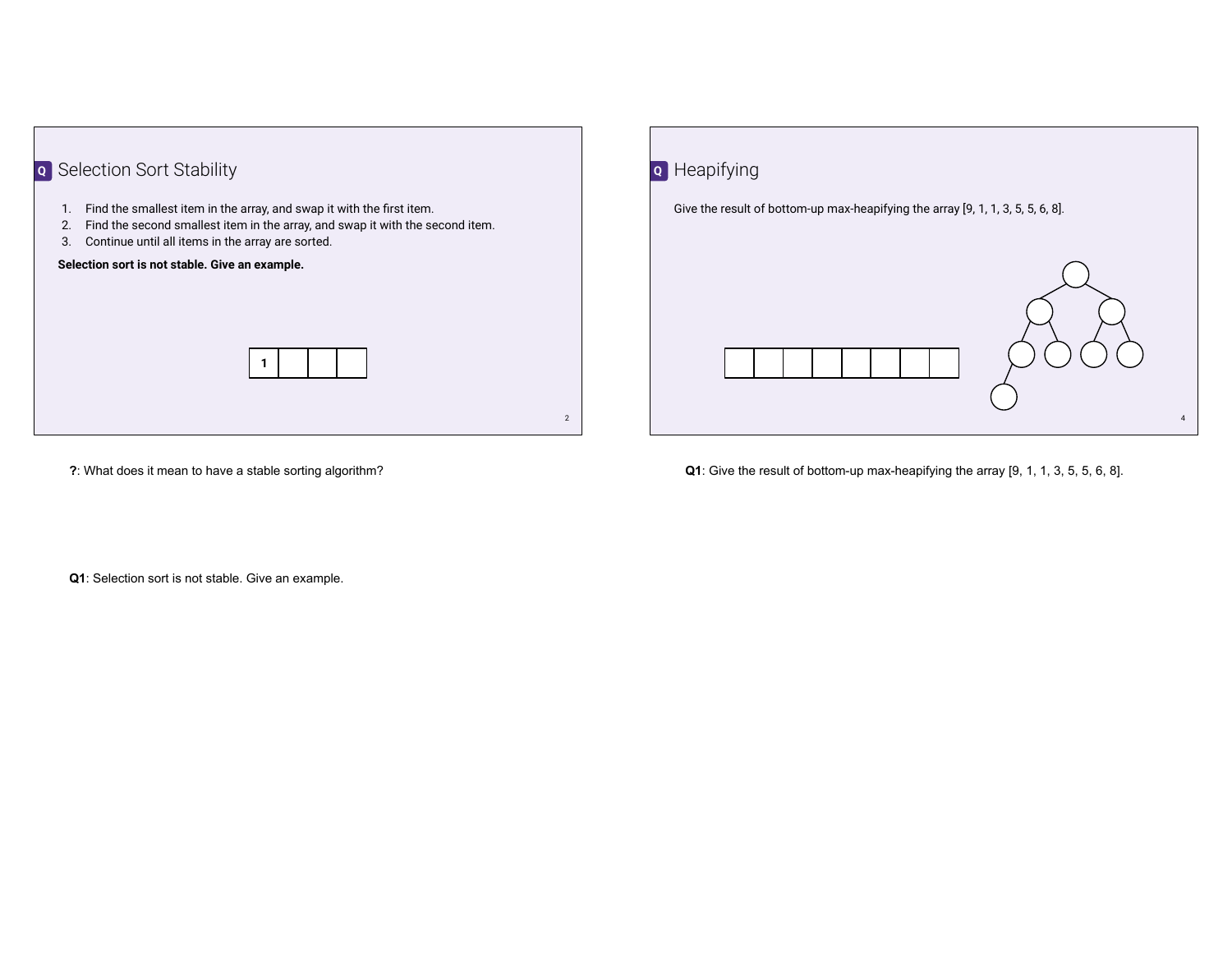

**Q1**: Give the two arrays that will be merged by the final step of merge sort on [9, 1, 1, 3, 5, 5, 6, 8].

| Insertion Sort                                                                                                                                                              | 32,15,2,17,19,26,41,17,17 |
|-----------------------------------------------------------------------------------------------------------------------------------------------------------------------------|---------------------------|
| Unstable sorting algorithms (selection sort, heapsort) use long-distance swaps.                                                                                             |                           |
| Merge sort, a stable sort, uses the fact that left-half items come before right-half items.                                                                                 |                           |
| <b>Idea</b> . Build a sorted subsection but use only left-neighbor swaps to maintain stability.<br><b>Insertion sort</b> . Scan from left to right                          |                           |
| If an item is out of order with respect to its left-neighbor, swap left.<br>1.<br>Keep on swapping left until the item is in order with respect to its left-neighbor.<br>2. |                           |
|                                                                                                                                                                             |                           |
|                                                                                                                                                                             |                           |

8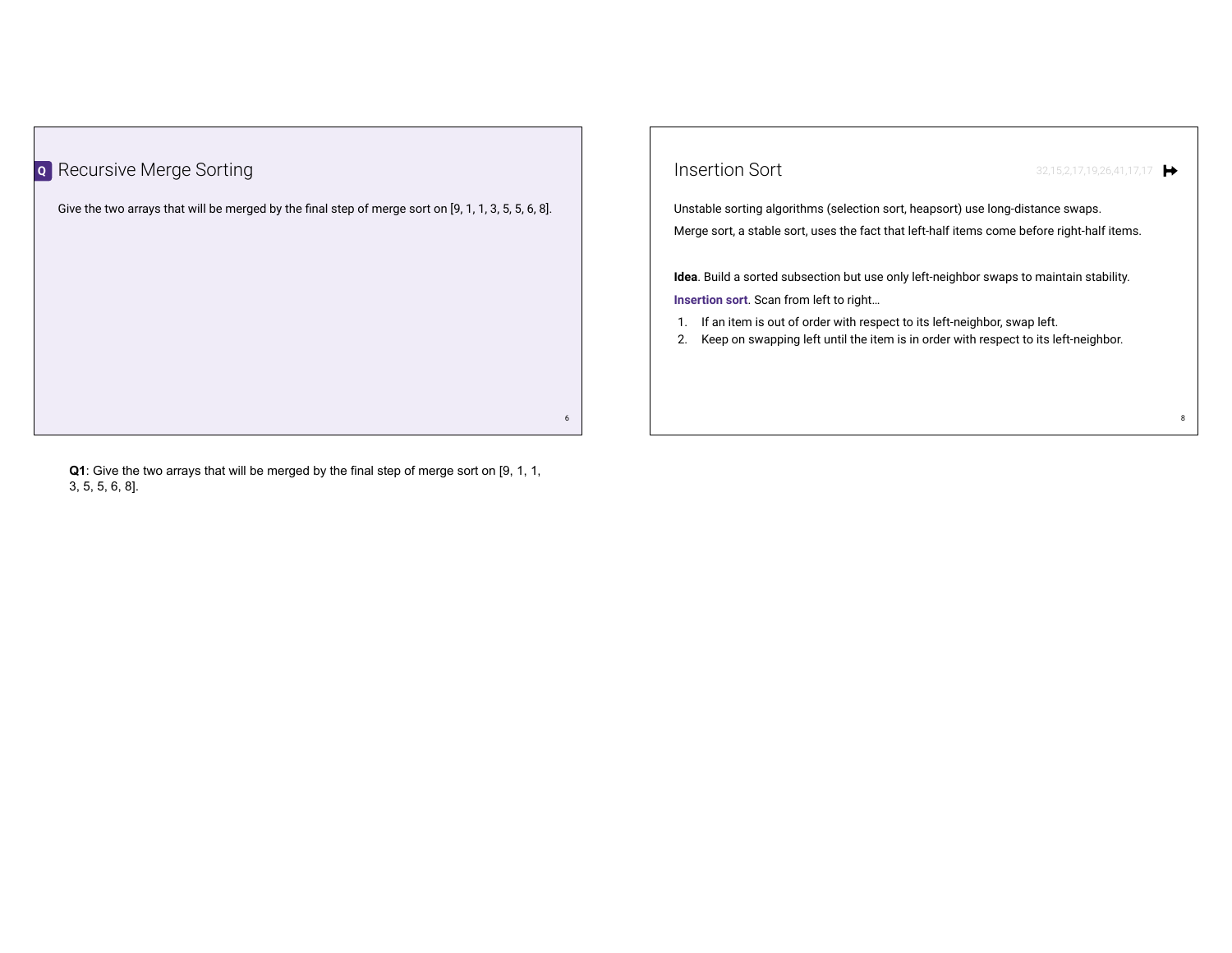| Purple<br><b>Black</b><br>Grey<br>P<br>P<br>0<br>A<br>A | Item that we're swapping left.<br>Item swapped with purple item.<br>Not considered this iteration.<br><b>T A T 0</b><br>n<br>(0 swaps)<br>Р<br>swap<br>0<br>swaps)<br>3<br>swaps)<br>0<br>P<br>0<br>swaps)<br>3<br>swaps)<br>PTT<br>0<br>$\left( \right)$ | T F X A M P I F<br>s.<br>n<br>R<br>6)<br>s<br>swaps)<br>$\bigcirc$<br>O<br>S<br>(1)<br>swap<br>R<br>swap<br>0<br>swaps)<br>$\overline{4}$<br>swaps)<br>' 0<br>swaps)<br>6<br>swaps)<br>E<br>R<br>$\Omega$<br>s<br>x<br>5<br>swaps)<br>swaps)<br>4<br>R<br>S<br>Ρ<br>R<br>P<br>swaps)<br>М<br>S<br>$\Omega$<br>x<br>8<br>MOPRST<br>swaps)<br>A<br>E<br>X<br>Ł |
|---------------------------------------------------------|-----------------------------------------------------------------------------------------------------------------------------------------------------------------------------------------------------------------------------------------------------------|--------------------------------------------------------------------------------------------------------------------------------------------------------------------------------------------------------------------------------------------------------------------------------------------------------------------------------------------------------------|
|                                                         | Insertion Sort Examples                                                                                                                                                                                                                                   | 9<br>Algorithms (Robert Sedgewick, Kevin Wayne/Princeton)                                                                                                                                                                                                                                                                                                    |